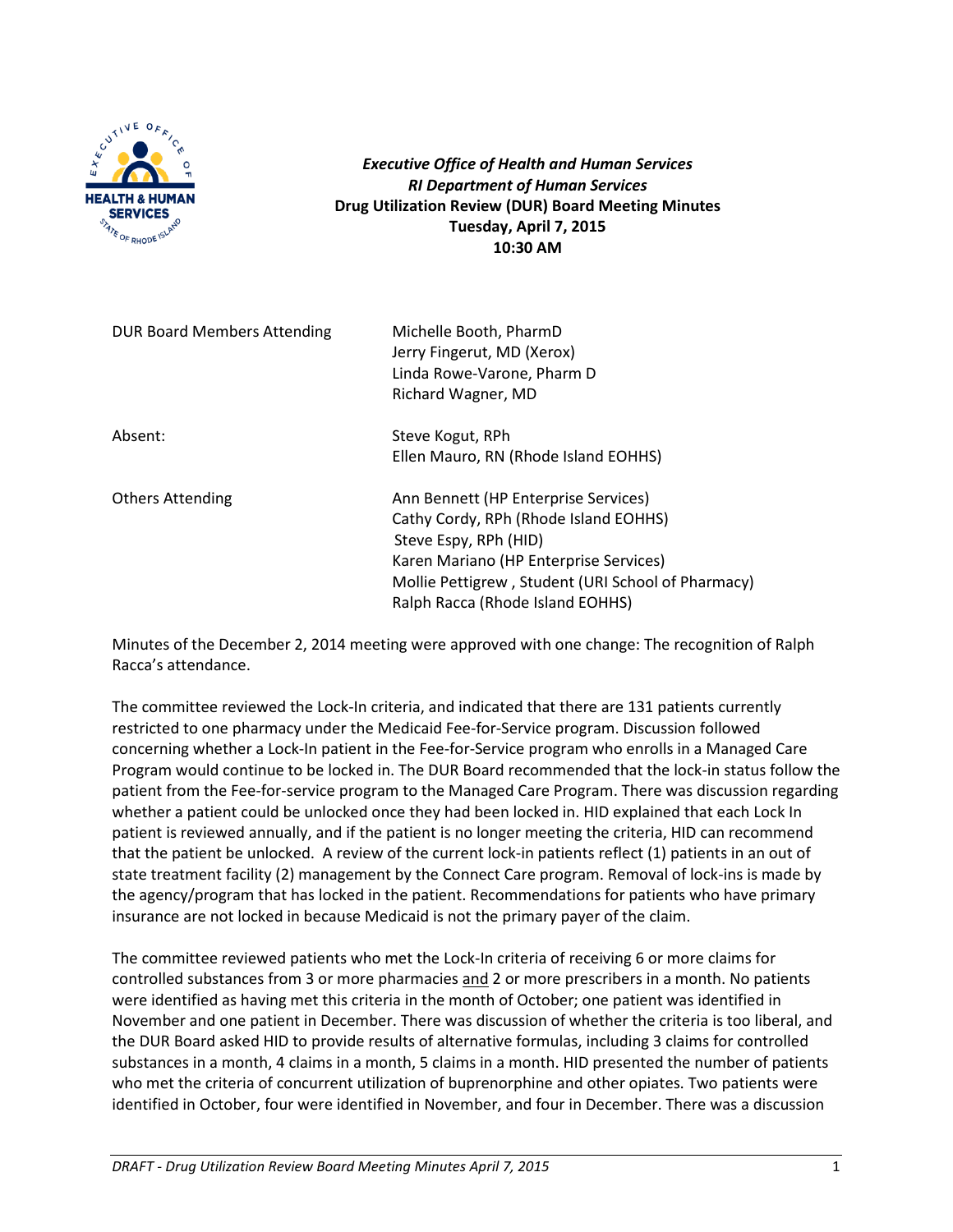regarding whether the same patients were identified each month, and a question regarding whether the prescribers of the buprenorphine and the opiates are the same. HID explained that one time prescriptions for small quantities of opiates are not considered. The DUR Board asked HID to include those prescriptions and provide them in the results for the next DUR Board meeting.

The Committee reviewed a summary of the use of antipsychotics in children. The number of children under 18 years old receiving an antipsychotic was 222 in the  $4<sup>th</sup>$  quarter of 2014. The number of children being prescribed antipsychotics under the FDA-approved age has declined, from 9 in the first quarter of 2014 to 7 in the fourth quarter. There was discussion regarding the significance of length of therapy for the antipsychotics, and the DUR Board asked HID to provide the number of children under the age of 18 years old, who were on any antipsychotics for a minimum of 180 days and their diagnosis.

The committee reviewed a report on the utilization of stimulants for 2014. HID presented there were 10,285 prescriptions for stimulants for 1,825 recipients. HID reviewed the recipients' medical claims and submitted ICD 9 codes. Based on the paid medical claims 1,367 recipients received stimulants for an indication other than an FDA-approved indication. Those non-FDA-approved diagnoses include pervasive disorder, intellectual disorder, problems learning, and oppositional defiant disorder.

The committee reviewed two graphs indicating the utilization of antipsychotics and stimulants. The first graph indicated there were 2,130 recipients prescribed antipsychotics in 2014, and 1,825 recipients were prescribed a stimulant. There were 248 recipients who received an antipsychotic and a stimulant. The second graph that indicated that of the 2,130 recipients receiving an antipsychotic and 1,367 recipients receiving a stimulant for a non-FDA-approved diagnosis, there were 185 recipients who received both an antipsychotic and a stimulant. Discussion followed concerning notifying prescribers, and HID indicated that there are RDUR criteria that recognize the use of a stimulant and an antipsychotic without a diagnosis for the antipsychotic*.* The DUR Board asked HID to provide the number of prescribers who received a letter for this criteria and the number of responses.

The Committee reviewed three RDUR criteria and the number of prescribers who received a RDUR letter and if they responded to the letter. The criteria was; Recipient receiving greater than 100 Morphine Equlivants per day, utilization of oxycodone and a benzodiazepine, and long-term therapy of a shortacting opiate in the absence of a long-acting opiate. The number of prescriptions attributed to the prescriber for the criteria was identified, and the number of prescriptions was tracked over the next four months to indicate whether the prescriber changed prescribing habits after receiving a letter. There was discussion concerning following up with the prescribers who did not respond, in accordance with the State Attorney General's directive, to see if they had any change in prescribing habits and if the patient is still under their care.

The committee reviewed the top 10 RDUR criteria for the year 2014, which included a description of the criteria, the number of recipients identified, the number of letters mailed, and the number of responses received. It was noted that there 2,338 letters for the top 10 RDUR criteria with a 42% response rate. There were 6,445 letters for all of the criteria in 2014 with a 36% response rate. HID will continue to present this table at future DUR Board meetings.

The committee reviewed a summary of all of the DUR interventions for the calendar year 2014: 11% of the letters were for overutilization and therapeutic duplication, 20% of the letters were for nonadherence, 28 % of the letters were for drug-disease or drug-drug interaction, and 41% of the letters pertained to clinical appropriateness.